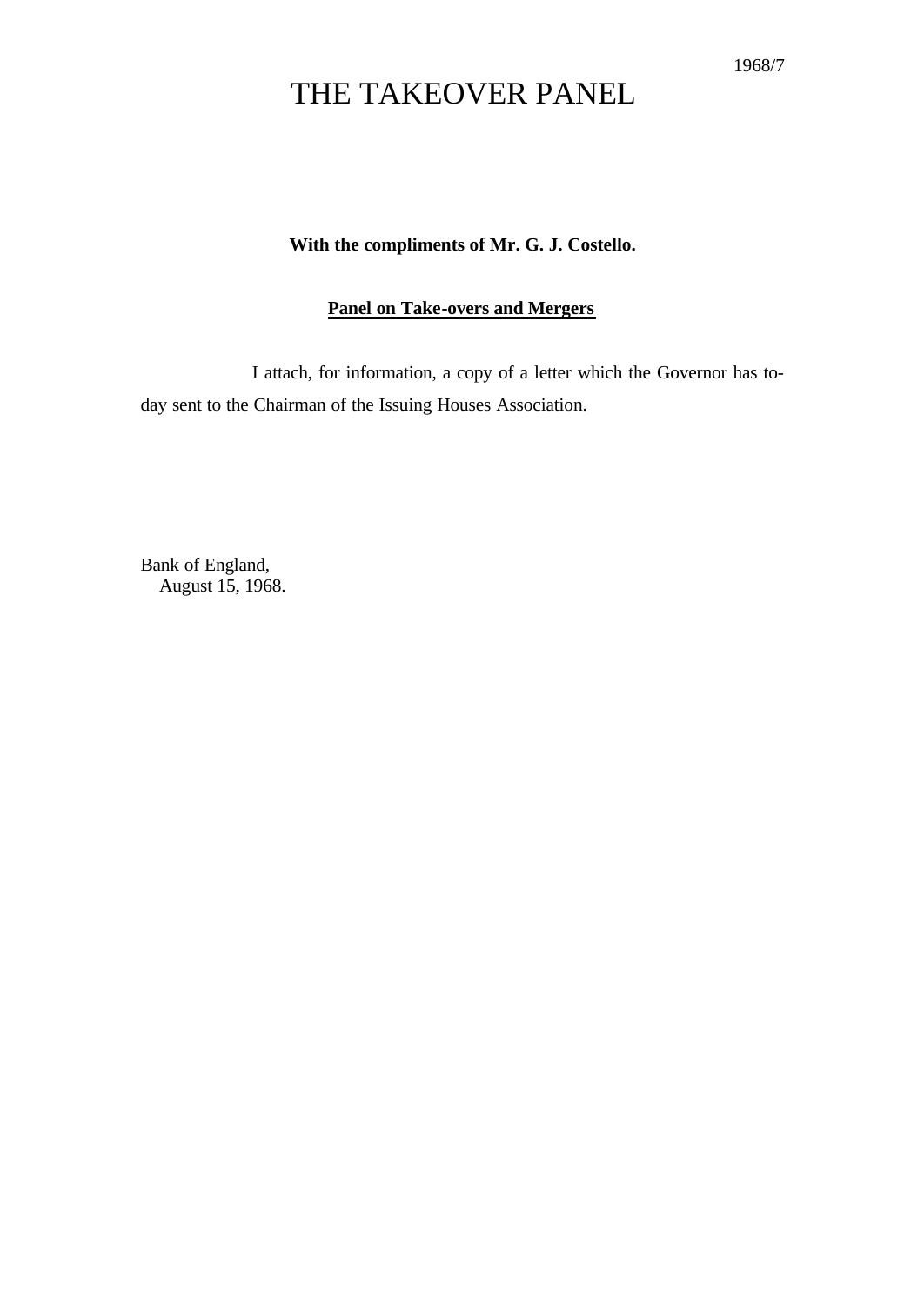# BANK OF ENGLAND, 15th August 1968.

Dear Mr. Chairman,

As you are aware, I have been in close touch with you, with the Chairman of the Stock Exchange, and with Sir Humphrey Mynors, the Chairman of the Panel on Take-overs and Mergers, throughout recent events. I think it may be timely for me to review the general position as I now see it. I confess I find it a disappointing one.

A great deal of work was put into the preparation of the new Code on Take-overs and Mergers and, when it was published, it was widely accepted as providing a well-thought-out set of rules to guide the conduct of those concerned with such matters. It could not, of course, have been expected to be an infallible guide. In recent months the Code has been severely tested in practice and some deficiencies have been revealed. I know that revisions of the relevant sections of the Code are under urgent consideration and no doubt they will be published as soon as possible. Further revisions in the light of experience may be expected to follow at reasonable intervals. I am sure that constant attention will be given to removing uncertainty and ambiguity in the wording of the Code. But it is not and cannot be a legal document. It is a memorandum of guidance and its usefulness depends on those who use it understanding and subscribing to the objectives which inspired its preparation.

The purpose of the Panel is to give authoritative rulings on the interpretation of the Code and, so far as possible, to secure that these rulings are respected. I have kept closely in touch with the work of the Panel since its inception in March last. Throughout this period it has been extremely active in giving advice on the interpretation of the Code to many issuing houses, firms and others concerned with take-overs and mergers. Most of this work has received no publicity, but I believe it has nevertheless been most useful and helpful. In a few instances, after due deliberation, the Panel has felt obliged to state publicly that a breach of the Code has in its opinion occurred. In my view, these rulings were in each case entirely justified and I do not see that the Panel had any option but to make them public and to do so with the minimum of delay. The result, however, has been less than satisfactory. Much resentment has been aroused. The Panel's rulings have been questioned and even their general authority has not always been acknowledged. It is in no one's interest that this state of affairs should continue.

I know that the Panel are considering their methods and procedures. I shall be grateful if your Committee will consider how the Panel might be strengthened and made more effective for the future. Both Sir Humphrey Mynors and I will welcome any suggestions which you may have. I hope these will not exclude proposals for effective sanctions against wilful infringements of the Code.